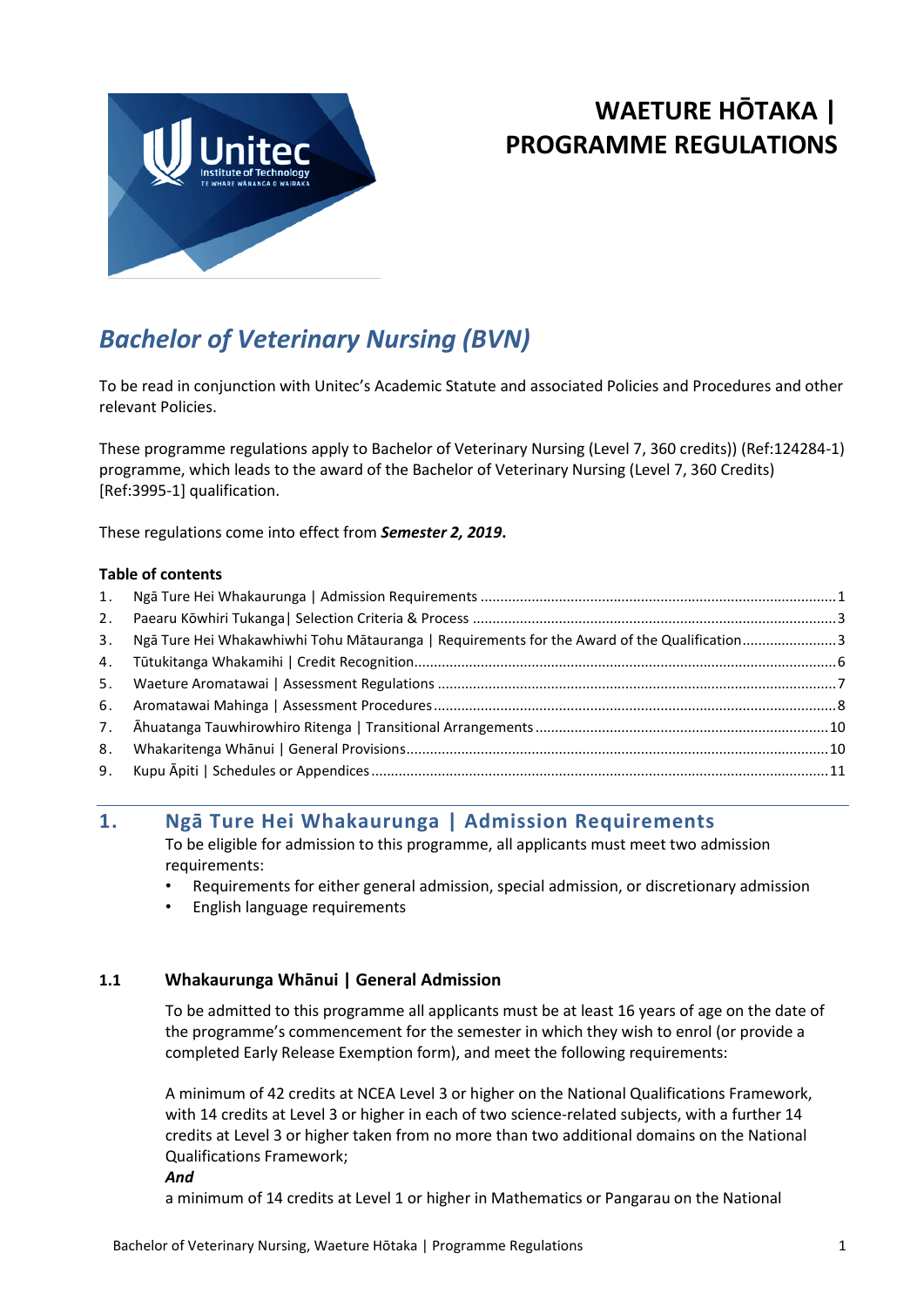Qualifications Framework;

#### *And*

a minimum of 8 credits at Level 2 or higher in English or Te Reo Maori; a minimum of 4 credits must be in Reading and a minimum of 4 credits must be in Writing;

*Or*

At least 3 'C' passes in the New Zealand University Bursaries Examinations in science or health science related field, where appropriate or equivalent;

*Or*

Successful completion of an appropriate qualification at Level 3 or above in a science or health science related field, where appropriate or equivalent;

*Or*

Equivalent.

# **1.2 Whakaurunga Motuhake | Special Admission**

Applicants must have:

- a. attained the age of 20 years on or before the first day of the semester in which study for the programme is to commence; and
- b. provided sufficient evidence of aptitude or appropriate work or other life experience that would indicate a successful outcome in the qualification.

# **1.3 Whakaurunga Kōwhiringa | Discretionary Admission**

In exceptional cases an applicant who does not meet the general admission requirements and who has not reached the age of 20 on or before the first day of the semester in which study for the Certificate is to commence may apply for discretionary admission. Applicants must have: A minimum of 68 credits at NCEA Level 2 in their best four subjects;

*Or*

Have a maximum total of 12 in *New Zealand Sixth Form Certificate* in their best four subjects; *Or*

Equivalent.

In assessing whether to grant discretionary admission in exceptional cases, the primary focus will be on the applicant's level of preparedness for study at the required level.

# **1.4 Whakaurunga Reo Pākehā | English Language Admission Requirements**

Applicants must have achieved a minimum standard of English as demonstrated by a minimum of 8 credits at NCEA Level 2 in English (4 in Reading, 4 in Writing).

International applicants must also meet the English Language Entry Requirements stated in Unitec's Admission Requirements Procedure.

# **1.5 Whakaritenga whakauru atu| Additional Admission Requirements**

In addition to meeting the requirements for general, special, or discretionary admission, applicants must:

a. have completed at least three days' work-experience in a veterinary clinic before applying for this programme;

AND

- b. provide:
	- i. a letter of recommendation from the clinic at which they completed their work experience;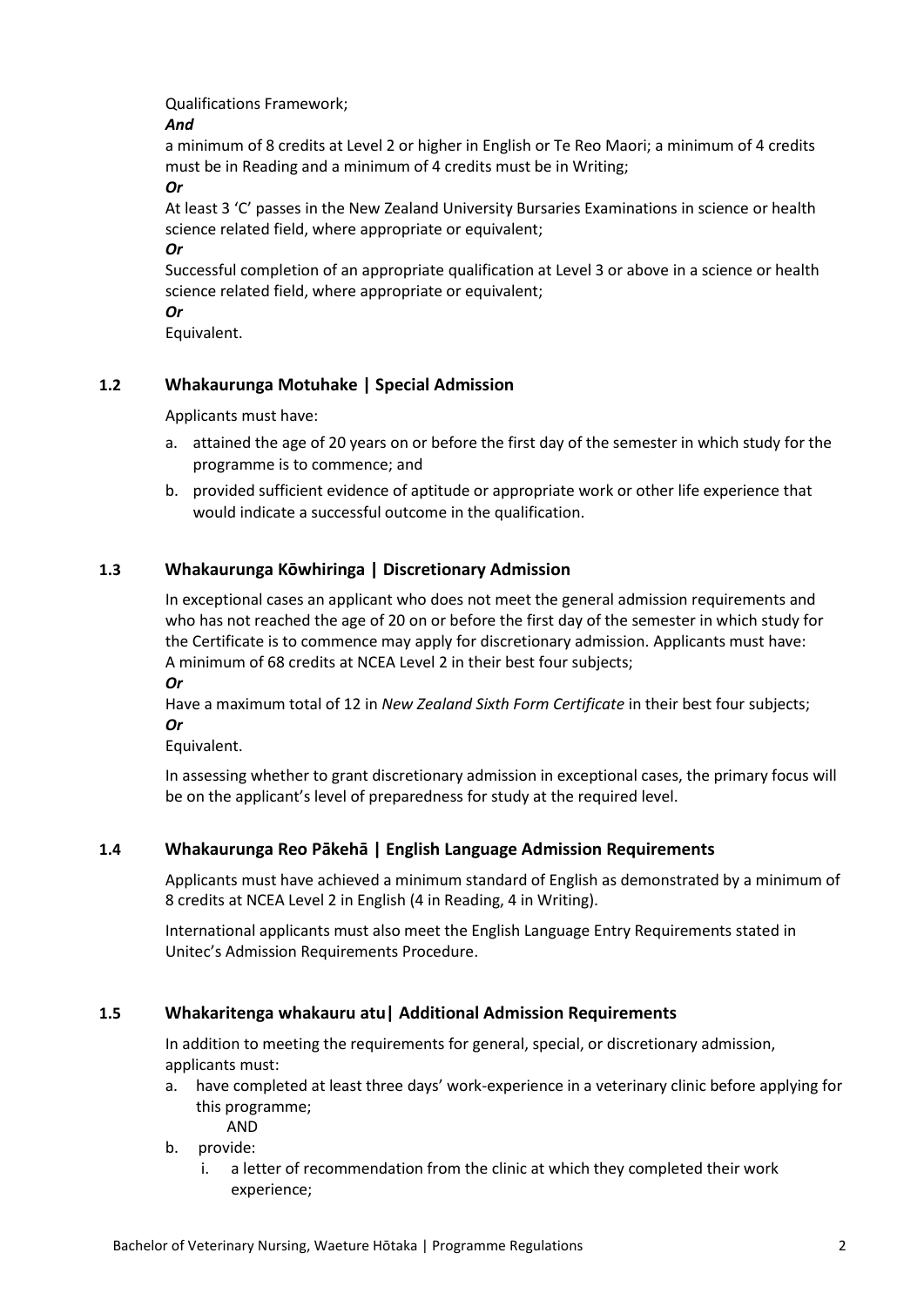- ii. a reference from an employer where the prospective student has worked with the public; and
- iii. a reference from a teacher (or similar) attesting to the applicant's social skills.

#### *And*

- c. sign a consent form that allows Unitec to complete a search of a Ministry of Justice convictions database
	- i. In the event this search uncovers any un-declared convictions, the relevant application will be referred to the Admissions Committee.

#### *And*

d. provide a completed medical declaration indicating there is no evidence of a medical condition that will affect their ability to practice safely as a veterinary nurse;

#### *Or*

Successfully completed the *New Zealand Certificate in Animal Technology Level 5* or equivalent *Or*

Successfully completed the *New Zealand Diploma in Veterinary Nursing Level 6* or equivalent.

Applicants whose veterinary nursing qualifications include credits at Level 4 may be admitted to the *Bachelor of Veterinary Nursing* following successful completion of additional courses from the NZCAT or NZDVN schedule as required.

# <span id="page-2-0"></span>**2. Paearu Kōwhiri Tukanga| Selection Criteria & Process**

#### **2.1 Paearu Kōwhiri | Selection Criteria**

When the number of eligible applicants for admission exceeds the number of places available, the following selection criteria will be applied:

- previous academic history;
- motivation to complete the programme;
- written and verbal communication skills; and
- general aptitude

Applicants who meet the maximum number of listed criteria will be the preferred candidates

#### **2.2 Tukanga Kōwhiri | Selection Process**

Selection will be made by Unitec staff members with the delegated authority to offer places to applicants. These staff members will select students on the basis of written information supplied on the enrolment form. At the discretion of the delegated staff members, an interview (face-toface or electronic) may be required. A list of delegations for offering places will be noted annually by the Programme Academic Quality Committee responsible for the programme.

# <span id="page-2-1"></span>**3. Ngā Ture Hei Whakawhiwhi Tohu Mātauranga | Requirements for the Award of the Qualification**

#### **3.1 Whakaemi Tūtukitanga | Credit Accumulation**

#### **3.1.1 Bachelor of Veterinary Nursing**

To be awarded the *Bachelor of Veterinary Nursing*, a student must successfully complete a minimum of 360 credits in the pattern set out in Table 1 from the courses set out in Table 2.

#### **3.1.2 Table 1: Credit Requirements for Bachelor of Veterinary Nursing**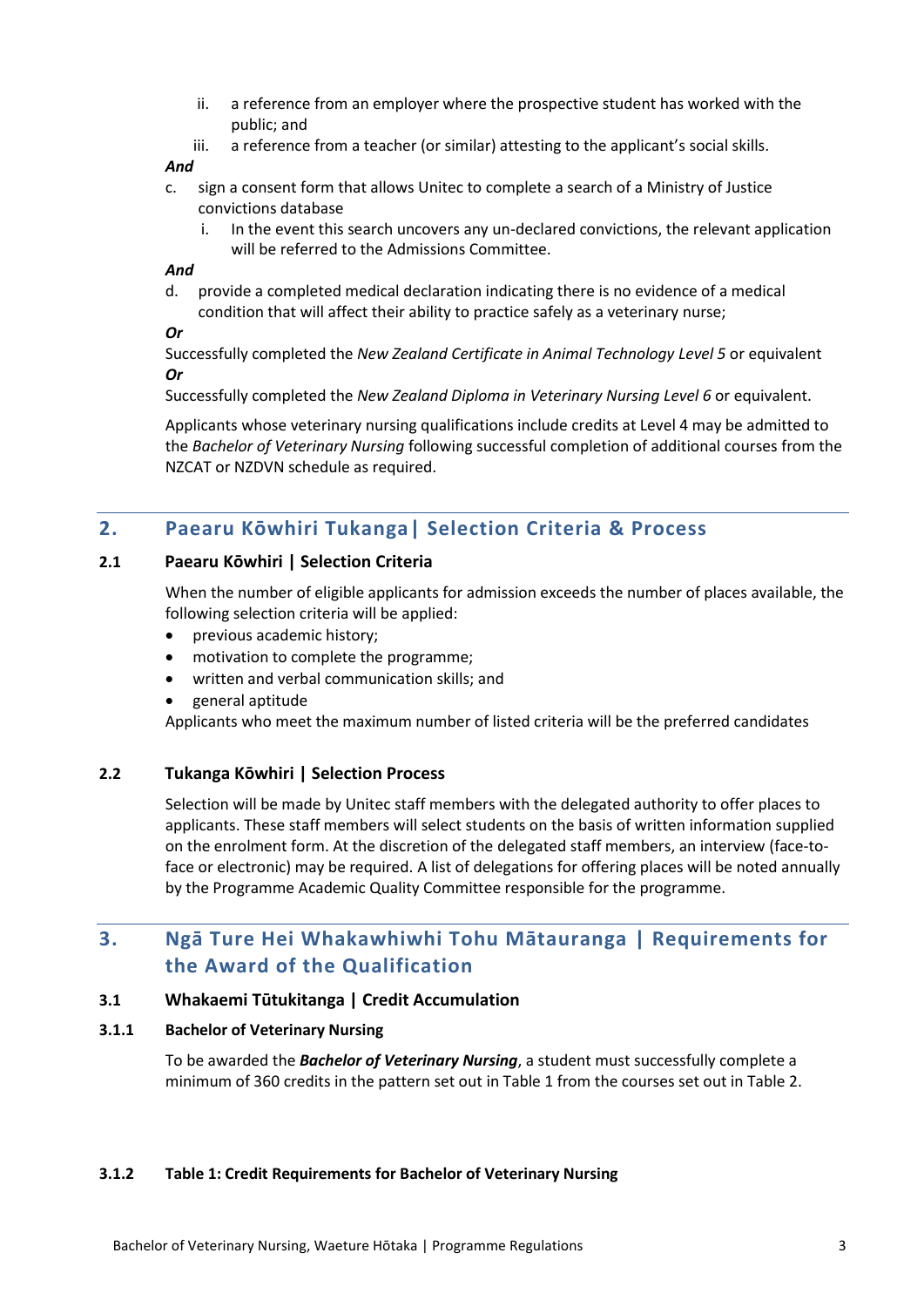| <b>Level</b> | <b>Compulsory Credits</b> | <b>Elective Credits</b> | Total Credits |
|--------------|---------------------------|-------------------------|---------------|
|              | 120                       |                         | 120           |
|              | 135                       |                         | 135           |
|              | 75                        |                         | 75            |
| 6 or 7       |                           | 30                      | 30            |
|              |                           |                         | 360           |

# **Table 2: Course Details – Compulsory and Elective Courses for Bachelor of Veterinary Nursing**

Compulsory courses are shown in **bold** and Elective courses\* in *italics*.

| <b>CODE</b>     | <b>TITLE</b>                                                    | <b>CREDITS</b> | <b>PRE-REQUISITES</b>                                                                                                                                           | <b>CO-REQUISITES</b> |
|-----------------|-----------------------------------------------------------------|----------------|-----------------------------------------------------------------------------------------------------------------------------------------------------------------|----------------------|
| Level 5         |                                                                 |                |                                                                                                                                                                 |                      |
| <b>NSCI5702</b> | <b>Introduction to Animal</b><br><b>Behaviour and Welfare</b>   | 15             |                                                                                                                                                                 |                      |
| <b>NSCI5705</b> | <b>Animal Clinical Care</b>                                     | 15             |                                                                                                                                                                 |                      |
| <b>NSCI5710</b> | <b>Animal Clinical Care</b><br>Practicum                        | 30             |                                                                                                                                                                 | <b>NSCI5705</b>      |
| <b>NSCI5711</b> | <b>Veterinary Anaesthetic and</b><br><b>Surgical Procedures</b> | 15             |                                                                                                                                                                 |                      |
| <b>NSCI5712</b> | <b>Introduction to Veterinary</b><br><b>Clinical Practice</b>   | 15             |                                                                                                                                                                 |                      |
| <b>NSCI5720</b> | <b>Vertebrate Anatomy and</b><br>Physiology                     | 15             |                                                                                                                                                                 |                      |
| <b>NSCI5738</b> | <b>Principles of Animal</b><br><b>Husbandry</b>                 | 15             |                                                                                                                                                                 |                      |
| Level 6         |                                                                 |                |                                                                                                                                                                 |                      |
| <b>NSCI6101</b> | <b>Veterinary Medical and</b><br><b>Surgical Care Practicum</b> | 30             | <b>NSCI5702&amp;</b><br><b>NSCI5705&amp;</b><br><b>NSCI5710&amp;</b><br><b>NSCI5711&amp;</b><br><b>NSCI5712&amp;</b><br><b>NSCI5720&amp;</b><br><b>NSCI5738</b> | <b>NSCI6104</b>      |
| <b>NSCI6102</b> | <b>Animal Disease and</b><br>Pharmacology                       | 15             | <b>NSCI5720 OR</b><br>(NSCI5103 and<br><b>NSCI5104)</b>                                                                                                         |                      |
| <b>NSCI6103</b> | <b>Veterinary Diagnostic</b><br>Imaging                         | 15             | <b>NSCI5720 OR</b><br>(NSCI5103 and<br><b>NSCI5104)</b>                                                                                                         |                      |
| <b>NSCI6104</b> | <b>Veterinary Medical and</b><br><b>Surgical Care</b>           | 30             | <b>NSCI5702&amp;</b><br><b>NSCI5705&amp;</b><br><b>NSCI5710&amp;</b><br><b>NSCI5711&amp;</b><br><b>NSCI5712&amp;</b><br><b>NSCI5720&amp;</b><br><b>NSCI5738</b> |                      |
| <b>NSCI6300</b> | <b>Veterinary Anaesthesia</b>                                   | 15             | <b>NSCI5702&amp;</b><br><b>NSCI5705&amp;</b><br><b>NSCI5710&amp;</b><br><b>NSCI5711&amp;</b><br><b>NSCI5712&amp;</b><br><b>NSCI5720&amp;</b><br><b>NSCI5738</b> |                      |
| <b>NSCI6504</b> | <b>Veterinary Laboratory</b><br><b>Procedures</b>               | 15             | <b>NSCI5720 OR</b><br>(NSCI5103 and<br><b>NSCI5104)</b>                                                                                                         |                      |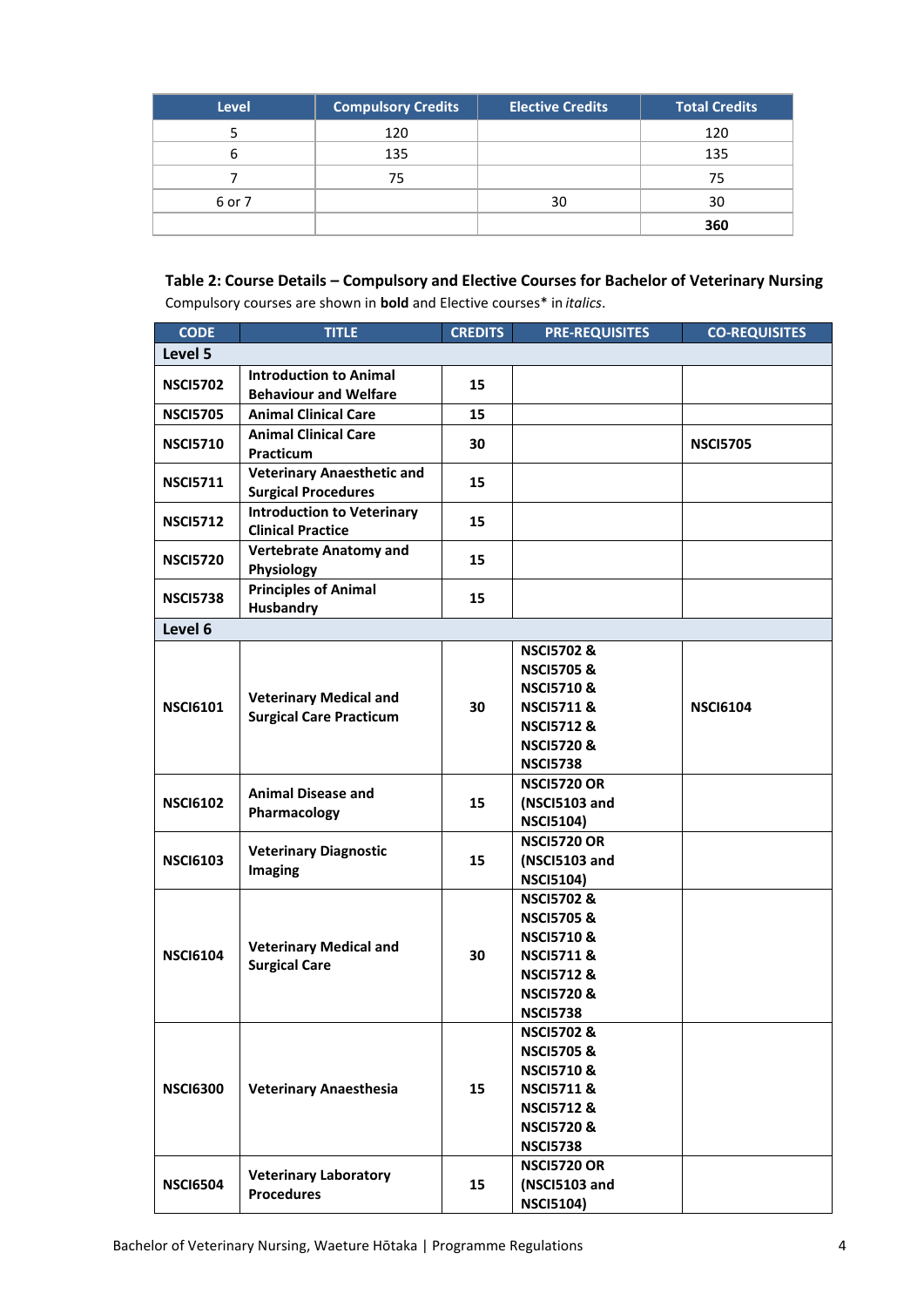| <b>NSCI6730</b> | <b>Research Methods</b>                            | 15 |                 |                 |  |  |
|-----------------|----------------------------------------------------|----|-----------------|-----------------|--|--|
| <b>NSCI6731</b> | <b>Companion Animal</b><br><b>Behaviour</b>        | 15 |                 |                 |  |  |
| <b>NSCI6732</b> | Animal Health and Welfare                          | 15 |                 |                 |  |  |
| <b>NSCI6737</b> | Animal Breeding and<br><b>Nutrition</b>            | 15 |                 |                 |  |  |
| <b>NSCI6741</b> | Vertebrate Physiology                              | 15 |                 |                 |  |  |
| <b>NSCI6739</b> | <b>Behavioural Ecology</b>                         | 15 |                 |                 |  |  |
| <b>NSCI6738</b> | Captive Wild Animal<br>Management                  | 15 |                 |                 |  |  |
| <b>NSCI6747</b> | <b>Pacific Veterinary Nursing</b><br>Practicum     | 15 | <b>NSCI5710</b> |                 |  |  |
| Level 7         |                                                    |    |                 |                 |  |  |
| <b>NSCI7101</b> | <b>Global Issues in Animal</b><br>Welfare          | 15 |                 |                 |  |  |
| <b>NSCI7109</b> | <b>Evidence-based Veterinary</b><br><b>Nursing</b> | 15 |                 |                 |  |  |
| <b>NSCI7731</b> | <b>Negotiated Research</b>                         | 30 |                 | <b>NSCI6730</b> |  |  |
| <b>NSCI7421</b> | <b>One Health</b>                                  | 15 |                 |                 |  |  |
| NZS17103        | Anthrozoology                                      | 15 |                 |                 |  |  |
| <b>NSCI7106</b> | <b>Applied Animal Behaviour</b><br><b>Science</b>  | 15 |                 |                 |  |  |
| <b>NSCI7810</b> | Internship                                         | 15 |                 |                 |  |  |

\*The electives shown here represent a small range of those available. Those listed focus on animal welfare and behaviour; students seeking to pursue practice management may select business courses, while other students may choose to pursue a different area of interest by studying courses from other Pathways

### **3.2 Mahi Waehanga Pāhekoheko | Integrated and Work-based components**

Students must attend 100 per cent of work-based/clinical practice components for the following courses:

- i. *NSCI5710: Animal clinical care practicum* (total of 240 clinical hours);
- ii. NSCI6101: Veterinary medical and surgical care practicum (total of 240 clinical hours)

Any student who does not meet this requirement will need to follow the process for *Special Assessment Circumstance* AND make up clinical hours as determined by the Academic Leader.

#### **3.3 Mahi Akoranga I A Wāhanga | Course Load per Semester**

The normal full-time course load is 60 credits per semester, or 75 credits with the approval of the relevant academic authority.

#### **3.4 Whakaurunga Takiwā | Enrolment periods**

- a. The normal enrolment period is three years (full-time study) or six years (part-time study).
- b. Students who are prevented by ill health, or other cause, from completing the programme requirements within the maximum period of enrolment, the relevant academic authority may approve suspension of enrolment for up to a maximum of 12 months.
- c. The maximum period to complete this qualification, with the approval of the relevant academic authority is eight years.

#### **3.5 Hōtaka Whakarerekē O Ngā Āhuatanga Ako | Modified Programmes of Study**

There are no modified programmes of study in this programme.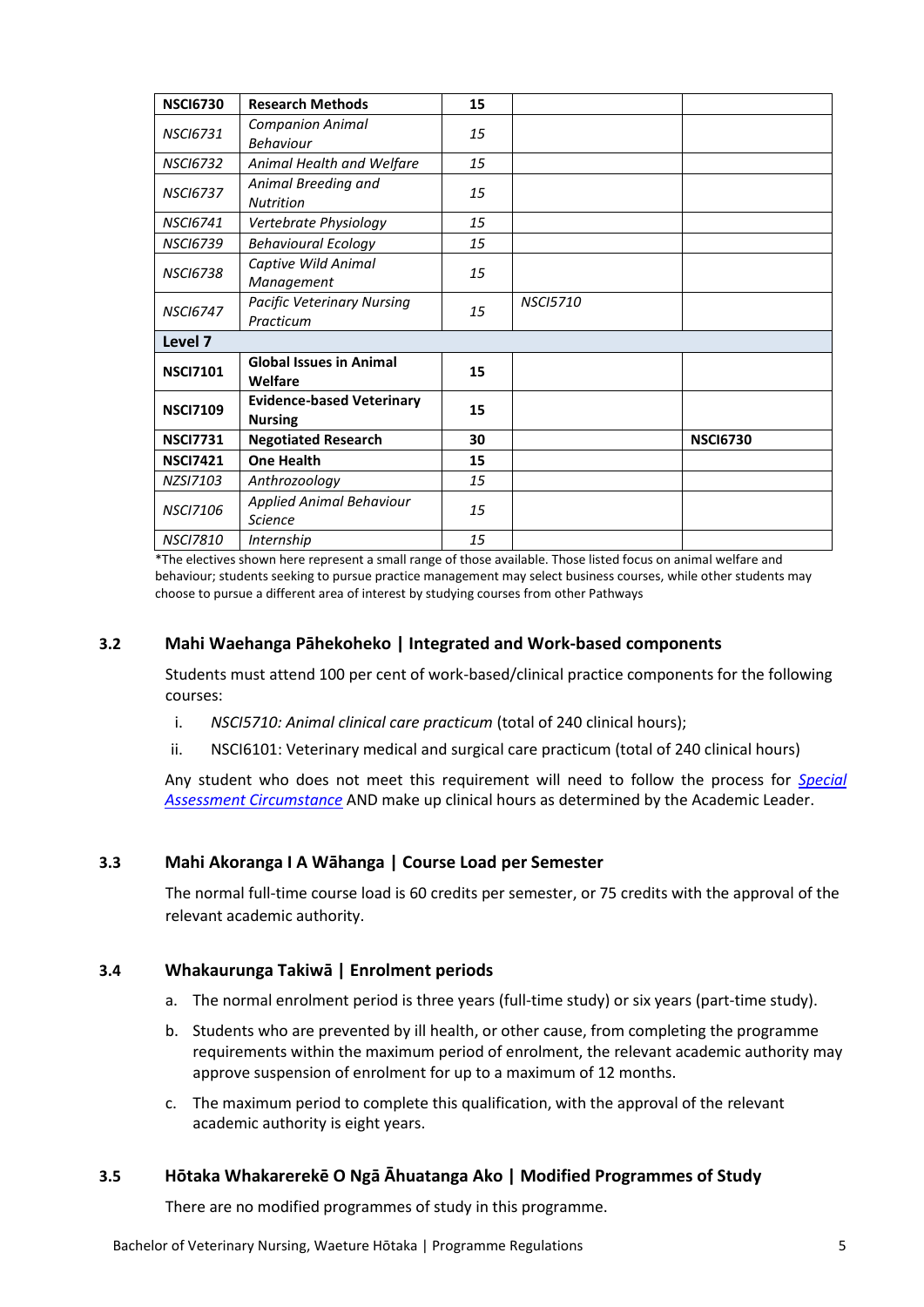### **3.6 Whakawhiwhinga Puta | Exit or Milestone Awards**

#### **3.6.1 Exit Award**

To be awarded the Exit Award of *New Zealand Certificate in Animal Technology [NZ2490; Ver:1] (Level 5, 120 credits) OR New Zealand Diploma in Veterinary Nursing [Ref: 2491; Ver:1] (Level 6, 120 credits)*, student must have:

- a. accumulated the number and level of Credits described in the regulations of that Qualification; and
- b. lodged a completed application to be awarded the Milestone Award with the Graduation Office; and
- c. as part of the application, declared that he or she does not currently intend to enrol or continue in the study of the Qualification.

An exit award will not be awarded to any Student who has, at the time of application for the award or at the time of the award, enrolled in future semesters for any Course which is part of the Qualification.

#### **3.7 Ērā atu Whakawhiwhinga | Senior Scholar Award**

To be eligible for consideration to receive a Senior Scholar Award a student:

- a. must have achieved a cumulative Grade Point Average (GPA) of 8.0 (there is no rounding) or better across all degree courses for which s/he has been assessed in the programme; and
- b. must have achieved at least 2/3 of the total credits for the degree through enrolment in Unitec courses (i.e. have achieved no more than 1/3 of the credits by cross credits from another institution or by the assessment of prior learning).

# <span id="page-5-0"></span>**4. Tūtukitanga Whakamihi | Credit Recognition**

#### **4.1 Whakawhiti Tūtukitanga | Cross Credit**

- a. Credits will not be awarded for successful study that took place more than 5 years prior to the date of first enrolment in the programme.
- b. A student may be awarded credits or exemptions in recognition of successful equivalent study, at the same or a higher level in the context of another programme.
- c. The credit recognition may be:
	- i. specified, where there is direct equivalence of the learning outcomes of a completed course and a course in the programme; or
	- ii. unspecified, where the previous study has taken place in a programme with a similar philosophy but there is no exact match in the programme's courses.

#### **4.2 Aromatawai Tōmua | Assessment of Prior Learning (APL)**

Assessment of Prior Learning is available for all courses in this programme. APL decisions will be made on a case-by-case basis under the Unitec Assessment of Prior Learning Procedure.

#### **4.3 Ngā whakawhitinga | Credit Transfer**

Students enrolling in the Bachelor of Veterinary Nursing will receive credit for courses completed as part of the *New Zealand Certificate in Animal Technology* (Level 5, 120 credits) [NZCAT] and/or the *New Zealand Diploma in Veterinary Nursing* (Level 6, 120 credits) [NZDVN]. The specific courses are identified on the table below.

*Table 2a: Courses available for credit recognition from the NZCAT and the NZDVN*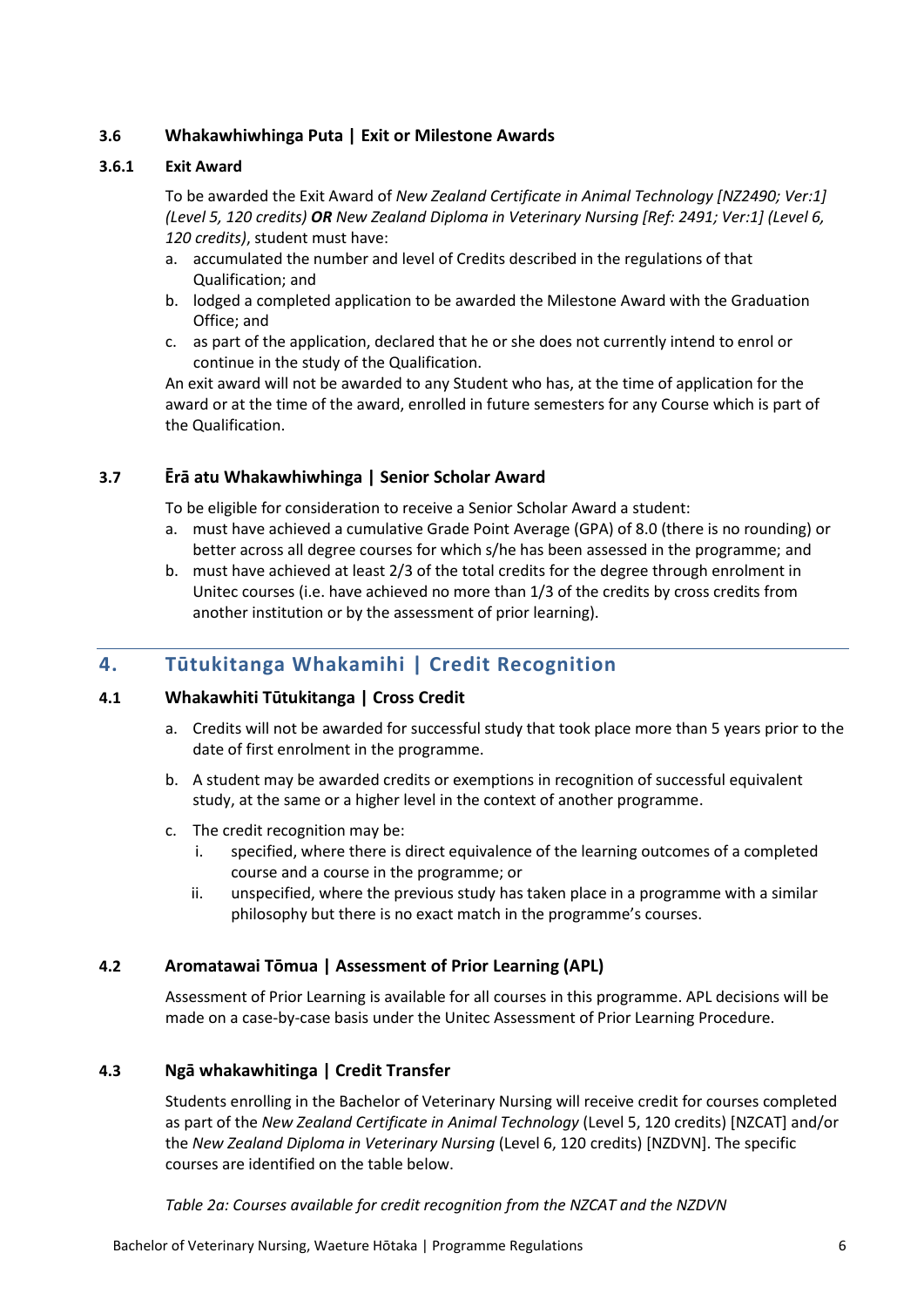|              |                 | <b>Course</b>                                         | <b>Credits</b> |
|--------------|-----------------|-------------------------------------------------------|----------------|
|              | <b>NSCI5720</b> | Vertebrate Anatomy and Physiology                     | 15             |
|              | <b>NSCI5702</b> | Introduction to Animal Behaviour and Welfare          | 15             |
|              | <b>NSCI5705</b> | Animal Clinical Care                                  | 15             |
| <b>NZCAT</b> | <b>NSCI5710</b> | Animal Clinical Care Practicum                        | 30             |
|              | <b>NSCI5711</b> | <b>Veterinary Anaesthetic and Surgical Procedures</b> | 15             |
|              | <b>NSCI5712</b> | Introduction to Veterinary Clinical Practice          | 15             |
|              | <b>NSCI5738</b> | Principles of Animal Husbandry                        | 15             |
|              | <b>NSCI6104</b> | <b>Veterinary Medical and Surgical Care</b>           | 30             |
|              | <b>NSCI6101</b> | <b>Veterinary Medical and Surgical Care Practicum</b> | 30             |
| <b>NZDVN</b> | <b>NSCI6102</b> | Animal Disease and Pharmacology                       | 15             |
|              | <b>NSCI6103</b> | <b>Veterinary Diagnostic Imaging</b>                  | 15             |
|              | <b>NSCI6300</b> | Veterinary Anaesthesia                                | 15             |
|              | <b>NSCI6504</b> | <b>Veterinary Laboratory Procedures</b>               | 15             |

# <span id="page-6-0"></span>**5. Waeture Aromatawai | Assessment Regulations**

Assessment regulations comply with Unitec's Assessment and Grading Procedures and Regulations.

#### **5.1 Paparahi Aromatawai | Assessment basis**

Assessment in this programme is achievement based using an 11 point grading scale.

Students must obtain at least 50% overall score in any achievement based course in order to pass that course.

Assessment elements in each course are generally compulsory unless noted otherwise.

#### **5.2 Ākoranga Taumata | Course grades**

Course grades will be determined by the mathematical aggregation ofweighted assessment marks and reported according to the following scales. Students must obtain at least 50% overall score in order to pass achievement based assessment.

| Grade     | <b>Meaning</b> | <b>Result</b>         | <b>Percentage</b> |
|-----------|----------------|-----------------------|-------------------|
| A+        | Distinction    | <b>Credits Earned</b> | $90 - 100$        |
| A         | Distinction    | <b>Credits Earned</b> | $85 - 89$         |
| А-        | Distinction    | <b>Credits Earned</b> | $80 - 84$         |
| B+        | Merit          | <b>Credits Earned</b> | $75 - 79$         |
| B         | Merit          | <b>Credits Earned</b> | $70 - 74$         |
| <b>B-</b> | Merit          | <b>Credits Earned</b> | $65 - 69$         |
| $C+$      | Pass           | <b>Credits Earned</b> | $60 - 64$         |
| C         | Pass           | <b>Credits Earned</b> | $55 - 59$         |
| $C-$      | Pass           | <b>Credits Earned</b> | $50 - 54$         |
| D         | Fail           | No Credits Earned     | $40 - 49$         |
| F         | Fail           | No Credits Earned     | $0 - 39$          |

#### **Table 3: Achievement based (11-point) assessment system**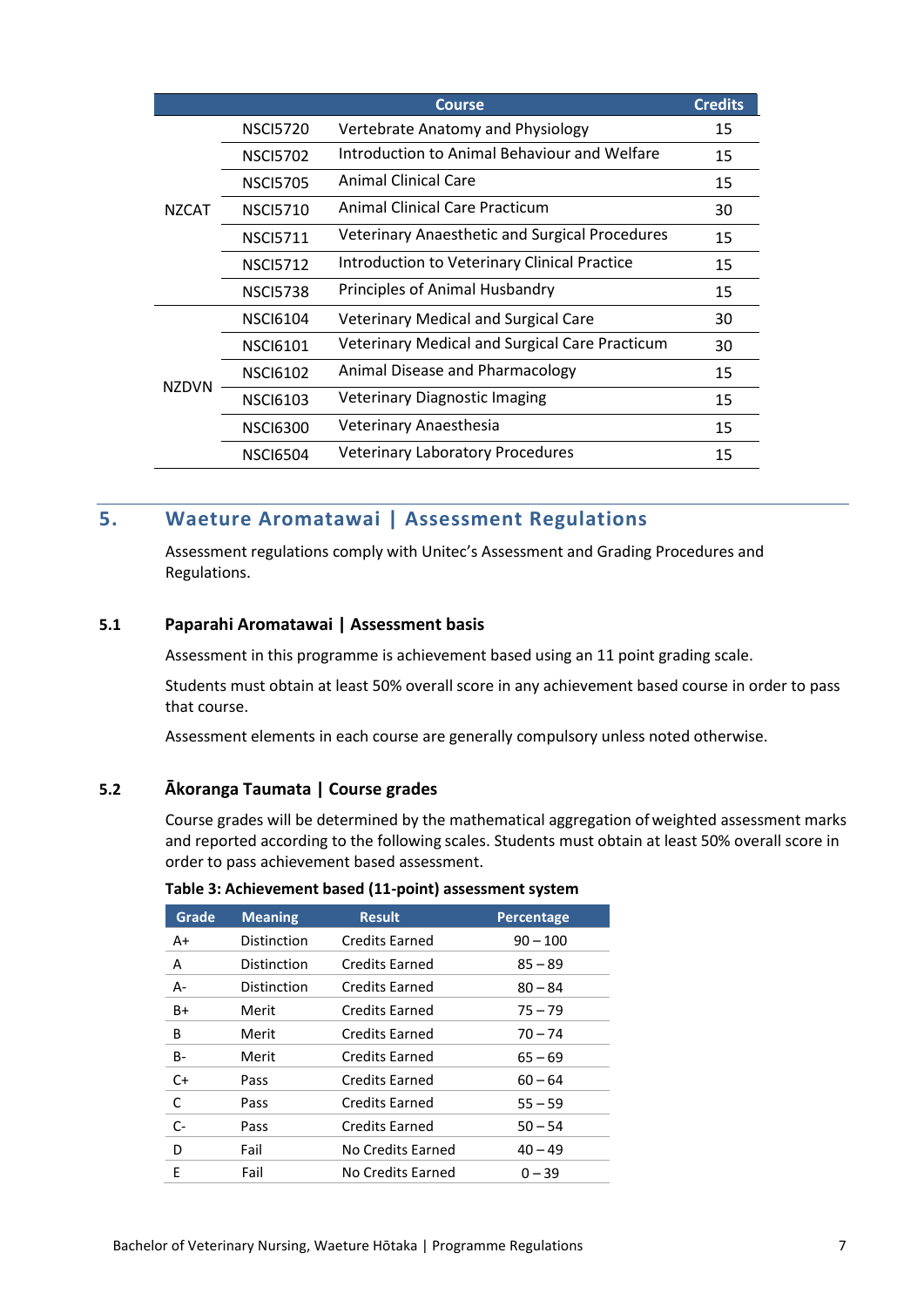#### **5.3 Paearu Taumata | Grade criteria**

Students may be awarded one of the following grades for a course as per the criteria described in Table 4:

|  |  |  | <b>Table 4: Grade Criteria</b> |
|--|--|--|--------------------------------|
|--|--|--|--------------------------------|

| <b>Grade</b> | <b>Meaning</b>            | <b>Criteria</b>                                                                                                                                                                                                                                                                                                                                      |
|--------------|---------------------------|------------------------------------------------------------------------------------------------------------------------------------------------------------------------------------------------------------------------------------------------------------------------------------------------------------------------------------------------------|
| <b>CR</b>    | <b>Credit Recognition</b> | The student has applied for and been awarded a credit recognition<br>from another qualification                                                                                                                                                                                                                                                      |
| <b>CTG</b>   | Continuing                | The Course runs for more than one semester and the final<br>Summative Assessment has not yet occurred. No Credits earned                                                                                                                                                                                                                             |
| <b>DEF</b>   | Deferred                  | The student has approval to complete a Course Assessment<br>beyond the schedule date. Unless an exception has been<br>approved, any Deferred Grade remaining on a student's record<br>beyond a duration equal to that of the original course will be<br>changed to the grade to which the Student would otherwise be<br>entitled. No Credits earned. |
| <b>DNC</b>   | Did not Complete          | The grade DNC (Did Not Complete) is recorded if a student has<br>either withdrawn after 75% of the scheduled Course duration; or<br>not attempted a compulsory item of Assessment within a Course.<br>No Credits earned.                                                                                                                             |
| ES           | <b>Student Exchange</b>   | The Student has completed an approved inter-institutional<br>exchange and it is not appropriate for another grade to be<br>awarded. No Credits earned.                                                                                                                                                                                               |
| <b>NGA</b>   | No Grade Associated       | Course Assessment and reporting of results is carried out by an<br>external agency. No Credits earned                                                                                                                                                                                                                                                |
| R            | <b>Restricted Pass</b>    | The student has been awarded a restricted pass subject to<br>Relevant clause in this schedule. Credits earned.                                                                                                                                                                                                                                       |
| W            | Withdrawn                 | The student withdraws from a Course after 10% of the scheduled<br>Course duration and up to, or at, the date at which 75% of the<br>scheduled Course has passed. No credits earned.                                                                                                                                                                  |
| #            | <b>Estimated Grade</b>    | If any portion of Summative Assessment has been estimated, the<br>final grade will be an estimated grade, and annotated "#" on the<br>Student's Academic Record.                                                                                                                                                                                     |

# <span id="page-7-0"></span>**6. Aromatawai Mahinga | Assessment Procedures**

#### **6.1 Aromatawai I Roto I Te Reo | Assessment in Te Reo**

All students have the right to submit any summative assessment task in Te reo Māori. The process for submission of summative assessment work in Te reo Māori is detailed in the Student Handbook.

Assessment in Te Reo Māori is governed by the Assessment in Te Reo Māori procedure.

#### **6.2 Tāpaetanga Tōmuri | Submission and late submission of work**

- a. The due dates for all summative assessment work will be notified at the commencement of each course.
- b. Any assessment that is submitted late (and does not have a prior approved extension) will be penalised by a deduction of 10% per day of the student's assignment mark, up to five (5) days,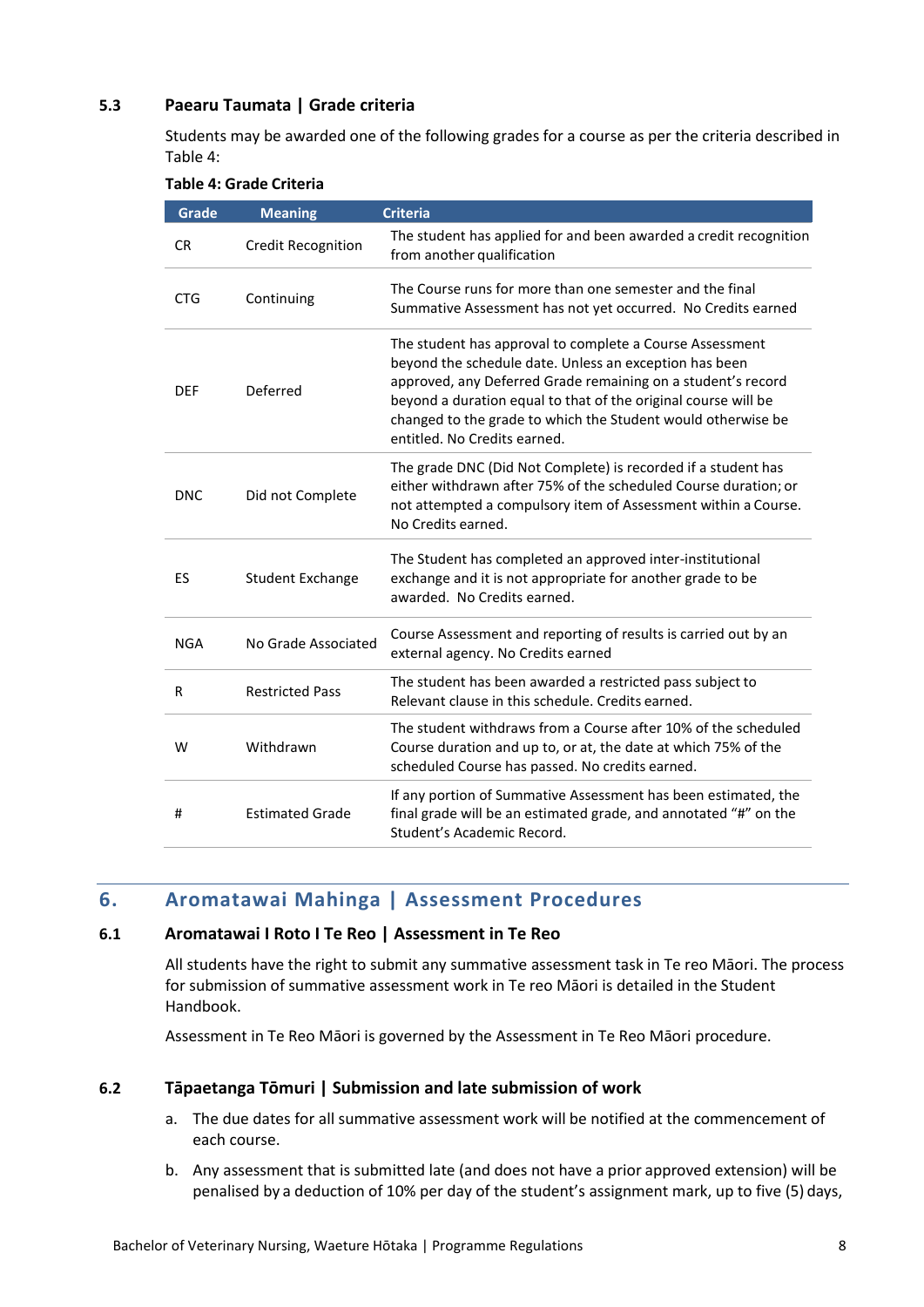inclusive of weekends.

- c. Applications for extensions must be made by in writing to the relevant Academic Authority responsible for the assessment at least 24 hours before the due date. All applications must be accompanied by supporting evidence. An extension of up to five days may be awarded.
- d. Any extension will be carried out within a specified time period as agreed with the relevant academic authority and no further extensions will be granted.
- e. No assignments will be accepted five (5) days (inclusive of weekends) afterthe due date. If the assessment is not compulsory, the student will receive a 'zero' grade for that assignment. If the assignment is compulsory, then the student will receive a DNC grade for the entire course.

#### **6.3 Whakamātautau Anō | Resubmission or Reassessment**

A student may apply to undertake a resubmission/reassessment for a failed assessment within 5 days of receiving their marked assessment. Award of a re-sit and/or re-submission is offered at the point of course results ratification at the end of each semester.

- a. Students are entitled to only one reassessment or resubmission per course.
- b. Resubmission/Reassessment is not available for any controlled assessments (i.e. tests, and examinations).
- c. All resubmissions/reassessments will be carried out within a specified time period as agreed with the relevant academic authority.
- d. In all cases for resubmission, the original marked assignment will accompany resubmitted assignments. If resubmitted work is not accompanied by the original marked assignment, the resubmitted work will not be marked and the original grade will stand.
- e. The maximum grade for any resubmission/reassessment of an assessment is the lowest pass grade.
- f. Assignments that are handed in late are not eligible for resubmission or reassessment.

#### **6.4 Āhuatanga Aromatawai Motuhake | Special Assessment Circumstances**

Any student whose performance in a summative assessment is affected by factors beyond their control may apply for Special Assessment Circumstances under the following conditions:

- a. The student was unable to complete the summative assessment item; *or*
- b. The students' ability to complete the summative assessment (preparation/performance) was impaired; *or*
- c. The student needs to request extra time to complete the summative assessment (see 5.4.2 above).

#### **6.5 Pāhi Rāhui | Restricted passes**

A restricted pass may be awarded in a course whichwas narrowly failed and where there is ample evidence that marginal failure is compensated by good overall performance.

- a. A restricted pass is awarded at the discretion of the relevant academic authority and may not be applied for directly by a student. The relevant academic authority may, at their discretion, use a restricted pass to:
	- set conditions for future performance in other courses;
	- prevent a student from using a restricted pass to meet the prerequisite requirements of another course.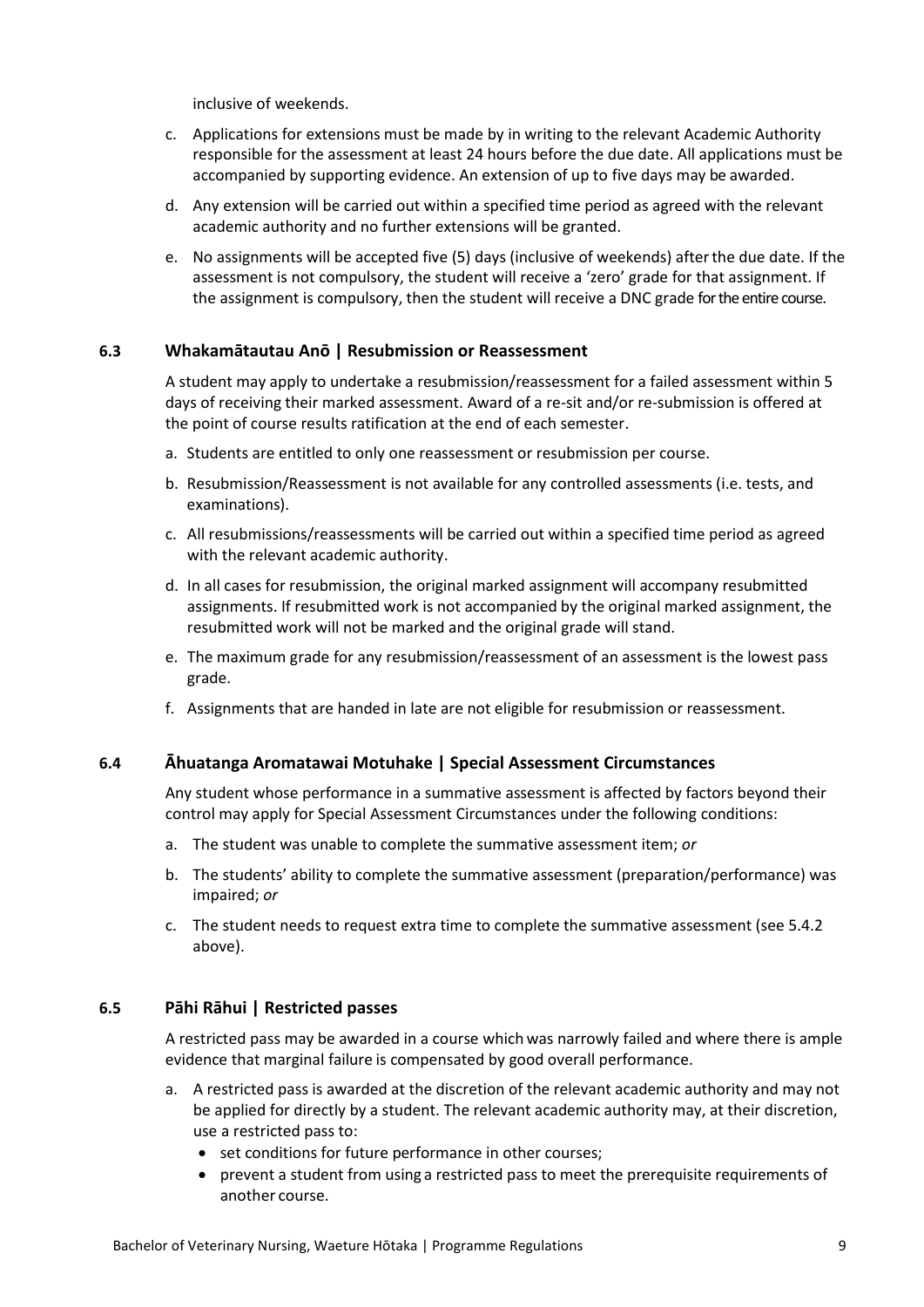b. A student may decline the award of a restricted pass by notifying the relevant academic authority in writing not later than 20 working days from notificationof the results.

#### **6.6 Tuaruatanga | Repeating Courses**

Students may enrol and repeat courses that they have failed, up to 2 times. Permission to enrol for a third time is governed by 5.4.7 below.

Students who are repeating a course would normally be required to submit all assessment items. In some cases, with the prior approval of the relevant academic authority, students may not be required torepeat an equivalent assessment item that they had previously passed. This should be negotiated within the first two weeks of the commencement of the course.

#### **6.7 Whakakorenga | Exclusions**

No student will be allowed to enrol in any course more than twice unless there are exceptional circumstances approved by the relevant academic authority.

- a. Any Student who, over the last four semesters of his or her studies at Unitec and any relevant study at another institution, has not achieved a Pass Grade in Courses equivalent to one half or more of the Credits in which he or she has been enrolled over that period, may be excluded by the relevant Academic Authority from enrolment in assessed Courses in any Programme, and may not be permitted to reenrol in any Programme without the prior written permission of the relevant Academic Authority.
- b. A Student who has not achieved a Pass Grade n the same Course on two occasions shall not be enrolled again for that Course except with the permission of the relevant Academic Authority.
- c. The relevant Academic Authority will advise the Student in writing of their decision, and the reasons for such decision, and any orders made.

#### **6.8 Examination Regulations**

All examinations in this programme are governed by the Unitec Examinations Regulations;

#### **6.9 Tono Pīra | Appeals**

Students may appeal the decisions made under these regulations in accordance with the Student Appeal Procedure.

# <span id="page-9-0"></span>**7. Āhuatanga Tauwhirowhiro Ritenga | Transitional Arrangements**

#### **7.1 Āhuatanga Tauwhirowhiro Ritenga | Transitional Arrangements**

There are no transitional arrangements in this programme

#### **7.2 Hōtaka Whakarerekē O Ngā Āhuatanga Ako | Modified Programmes of Study**

There are no modified programmes of study in this programme.

# <span id="page-9-1"></span>**8. Whakaritenga Whānui | General Provisions**

#### **8.1 Whakamāramatanga ā-kaupapa | Definition of Terms**